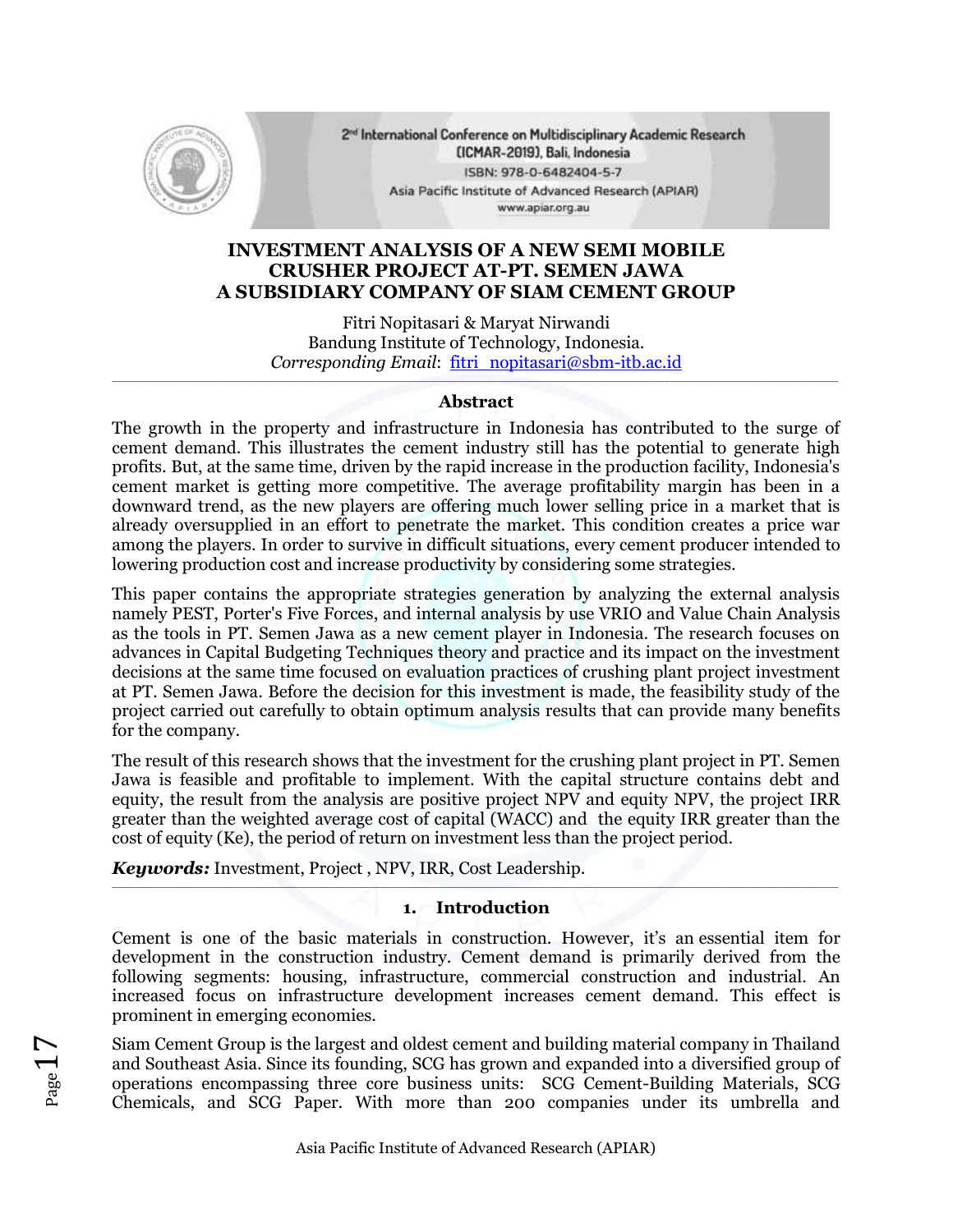approximately 50,000 employees, SCG creates and distributes innovative products and services that respond to the current and future needs of consumers.

PT. Semen Jawa, the first SCG cement production plant in Indonesia, is located at Sukabumi district, West Java province. The total production capacity is 5,000 ton per day or equal to 1.8 Million tons of cement.

The scope of business activities of the company as the following:

- Conducting business in the field of cement industry;
- Conducting business in the field of production, mining and/or digging and/or processing certain raw materials into main materials required in cement and/or other industries. Processing the material into various cement and/or other industrial products and processing various cement and/or industrial products into more useful items;
- Conducting business in the field of trading, marketing and distribution of various cement industries as well as the products of other products using cement or other raw materials both inside and outside the country;

#### **2. Business Issue**

Driven by the rapid increase in the production facility, Indonesia's cement market is getting more competitive. The average profitability margin has been in downward trend in the past four years, as the new players are offering a much lower selling price in a market that is already oversupplied in an effort to penetrate the market. The price war in the cement market in Indonesia drives all the cement plants to invent a smartly business strategy and trying to do everything one way to reduce costs at all sources in order to survive the war. The rapid completion in the cement industry is not just the price-war matter. They also need to be concerned with their product/service quality and environment. The campaigns on environmental improvement are intensively conducted in various quarters. Otherwise, the customer could easily buy the product from a competitor rather than Semen Jawa product. Meanwhile, under increasing financial performance pressures, the cement plant has to maintain product quality without any significant cost degradation.

#### **3. Methods**

The literature review will be conducted to support theoretical and conceptual references. The method of data collection is proceeded by compiling internal data and documents, in-depth interview to a competence person or focus group discussion and additional online data supported. Qualitative methods will be used in term of the business environment, while financing references will be used by quantitative methods.

#### **4. Conceptual Framework**

In order to make the conceptual distinction and find the organizing ideas as an appropriate solution, this document will be guided by a conceptual framework that would be developed. The conceptual framework developed as this document views and issues to be gathered and analyzed as can be shown as follow: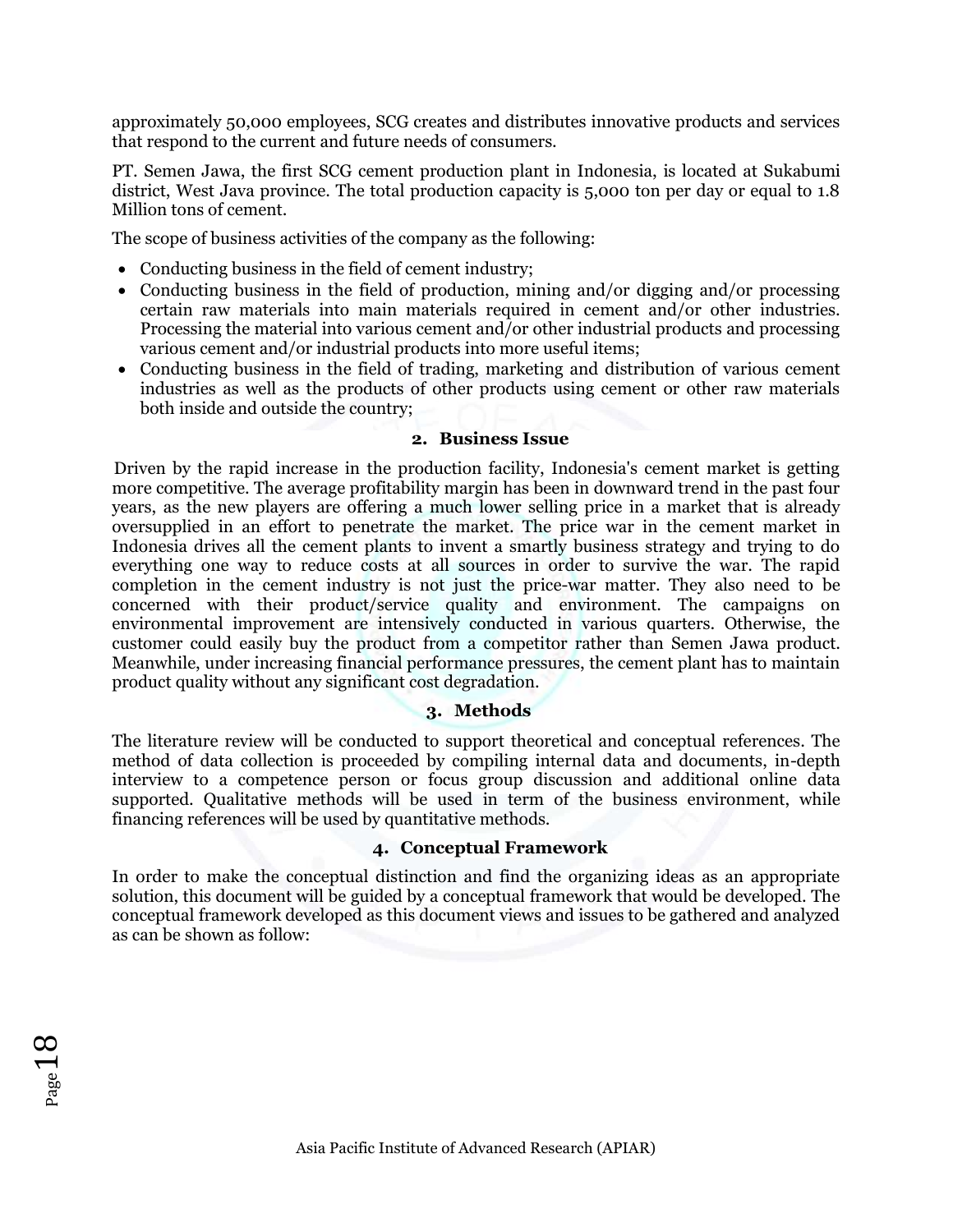

Figure 1: Conceptual Framework

# **5. External and Internal Analysis**

PEST and Porter's Five Forces conducted to analyze the external factors, while VRIO and VCA conducted to analyze internal factors.

|  |  | Table 1: PEST Summary Analysis |  |  |
|--|--|--------------------------------|--|--|
|--|--|--------------------------------|--|--|

| POLITICAL                                                                                                                              | <b>ECONOMIC</b>                                                                                                                                                                                   |  |  |  |
|----------------------------------------------------------------------------------------------------------------------------------------|---------------------------------------------------------------------------------------------------------------------------------------------------------------------------------------------------|--|--|--|
| . The unpredictable of politic stability during<br>the presidential election 2019                                                      | • The GDP rate projected will grow by 5.3%<br>in 2019                                                                                                                                             |  |  |  |
| · Free Trade Agreement drives economic                                                                                                 | • USD exchange rate projected slowdown                                                                                                                                                            |  |  |  |
| growth, enhanced efficiency, and increased<br>innovation.                                                                              | · Oil prices fell sharply in the past two<br>months, potentially rising again to around                                                                                                           |  |  |  |
| • 16th economic policy package which allows<br>more room for foreign investment and offering                                           | the US\$65 per barrel                                                                                                                                                                             |  |  |  |
| tax holidays.                                                                                                                          | · Higher Interest rate 5.25% encourage<br>consumers to save as returns, the                                                                                                                       |  |  |  |
| . The growth of government<br>spending,<br>especially in the infrastructure sector.                                                    | economy slows, and inflation decreases.                                                                                                                                                           |  |  |  |
| SOCIOCULTURAL                                                                                                                          | TECHNOLOGICAL                                                                                                                                                                                     |  |  |  |
| . The population forecasted an increase to be<br>more than 270 million with a growth rate of<br>1.07% per year<br>• High rainfall rate | • Technology improvements<br>and<br>Technological advancements are directly<br>affecting<br>the company's products,<br>services, distributors, supplier,<br>customers, and competitive advantages |  |  |  |

The summary of Industry analysis by Porter's five forces for the cement industry as follows:

| Table 2: Porters Five Forces Cement Industry Summary |  |  |  |
|------------------------------------------------------|--|--|--|
|------------------------------------------------------|--|--|--|

| OPPORTUNITY                                                                                                                              | <b>THREAT</b>                                                                                                     |  |  |
|------------------------------------------------------------------------------------------------------------------------------------------|-------------------------------------------------------------------------------------------------------------------|--|--|
| • The threat of new entrance is low where high<br>barriers to entry due to needing huge<br>investment for capital and high fixed cost in | • Bargaining power of supplier is high due<br>to the high cost of switching material or<br>fuel and raw material. |  |  |
| the cement industry.                                                                                                                     | • Bargaining Power of the buyer is high                                                                           |  |  |
| • The threat of substitute product is low due to<br>lack of substitutes, and no product exists to                                        | because buyers can quickly change the<br>brand with a low switching cost.                                         |  |  |
| date that can substitute effectively for cement                                                                                          | · Moderate rivalry among competitors<br>because of high barriers to entry and<br>high barriers to exit.           |  |  |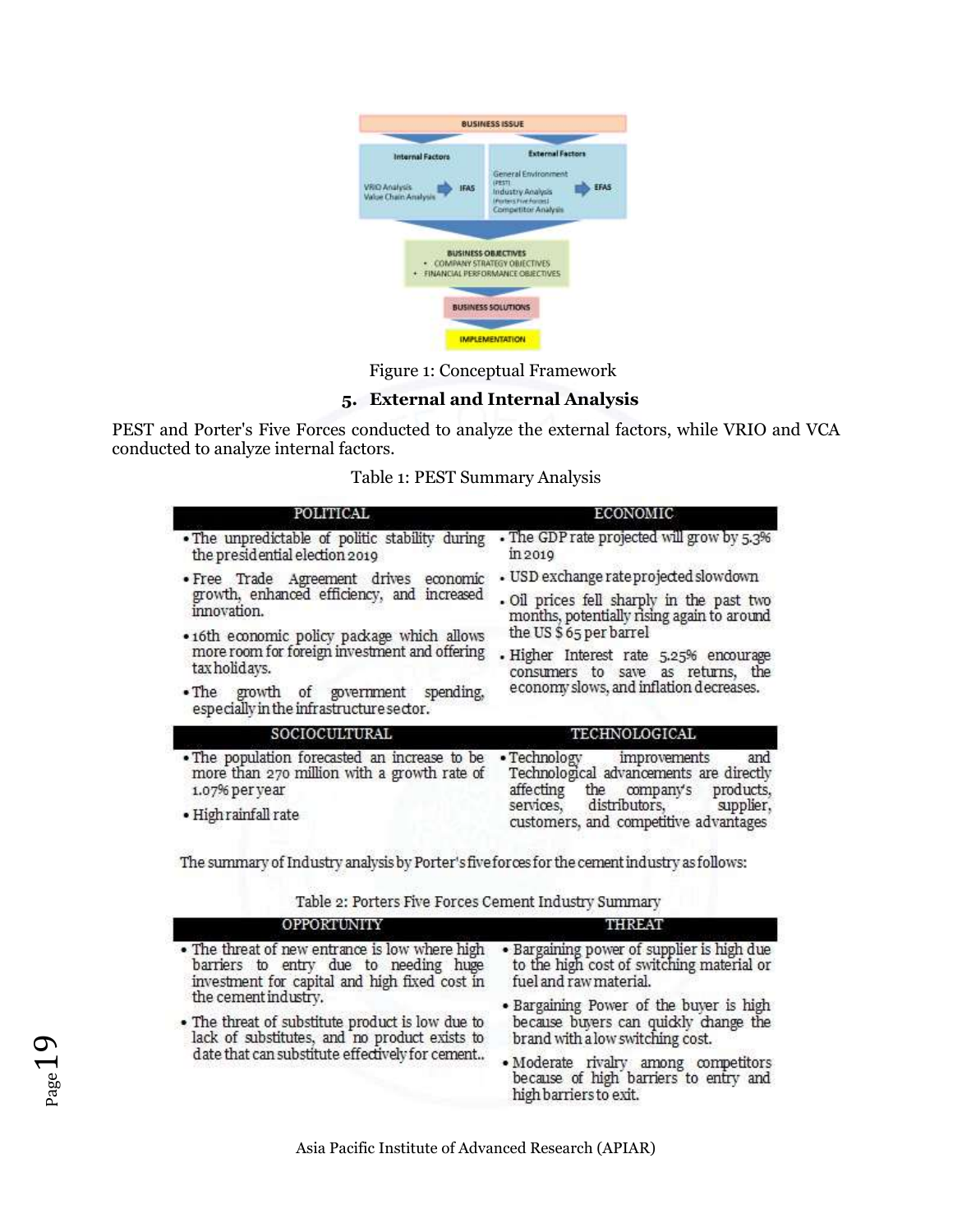From the above explanation, it can conclude Porter's five forces for the cement industry as follows:



Figure 2. Porters Five Forces Cement Industry

| Table 3: External Analysis Summary |
|------------------------------------|
|                                    |

| No.            | Opportunity                                                                                          | Threat                                                                                                                           | Direct impact on the<br>company                                        |
|----------------|------------------------------------------------------------------------------------------------------|----------------------------------------------------------------------------------------------------------------------------------|------------------------------------------------------------------------|
| Political      |                                                                                                      |                                                                                                                                  |                                                                        |
| $\mathbf{1}$   |                                                                                                      | The unpredictable of politic<br>stability during the<br>presidential election 2019                                               | Changing policies on the<br>industry and business of the<br>company    |
| $\mathbf{2}$   | Free Trade Agreement drives<br>economic growth, enhanced<br>efficiency, and increased<br>innovation. |                                                                                                                                  | Ease of providing company<br>facilities                                |
| 3              | The growth of government<br>spending, especially in the<br>infrastructure sector.                    |                                                                                                                                  | Increasing cement demand for<br>infrastructure development             |
|                | Economic                                                                                             |                                                                                                                                  |                                                                        |
| $\overline{4}$ | The GDP rate projected will<br>grow by 5.3% in 2019                                                  |                                                                                                                                  | Potential increasing of cement<br>demand due to the increasing         |
| 5              | USD exchange rate projected<br>slowdown                                                              |                                                                                                                                  | economic capacity of the<br>Indonesian people                          |
| 6              |                                                                                                      | Oil prices potentially rising<br>again.                                                                                          | Potential increase in<br>production cost, wages, and<br>others         |
| 7              |                                                                                                      | Higher Interest rate 5.25%<br>encourage consumers to save<br>as returns, the economy<br>inflation<br>slows,<br>and<br>decreases. | Higher interest rates tend to<br>reduce the rate of economic<br>growth |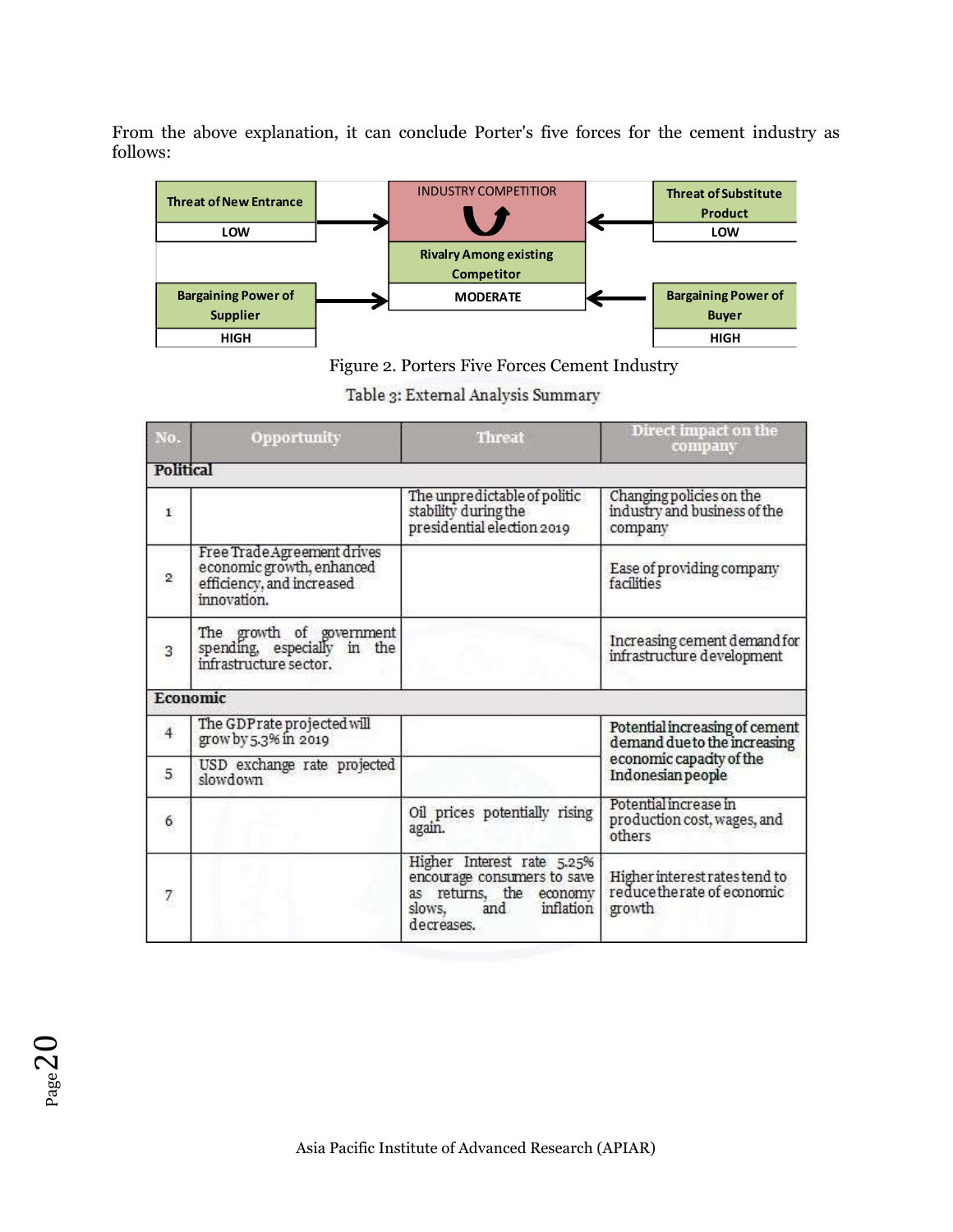|    | Sociocultural                                                                                                                                                                                   |                           |                                                                                              |
|----|-------------------------------------------------------------------------------------------------------------------------------------------------------------------------------------------------|---------------------------|----------------------------------------------------------------------------------------------|
| 8  | The population forecasted an<br>increase with a growth rate of<br>1.07%/year.                                                                                                                   |                           | Potential increasing of cement<br>demand due to the increase of<br>housing                   |
| 9  |                                                                                                                                                                                                 | The high rate of rainfall | Potential decreasing of cement<br>demand                                                     |
|    | Technology                                                                                                                                                                                      |                           |                                                                                              |
| 10 | Technology improvements and<br>Technological advancements<br>are directly affecting the<br>company's products, services,<br>distributors, supplier,<br>customers, and competitive<br>advantages |                           | Potential to do cost efficiency<br>and production effectivity by<br>improving the technology |

|    | <b>Industrial Environment</b>                                                                                                                                        |                                                                                                                      |                                                                                                    |
|----|----------------------------------------------------------------------------------------------------------------------------------------------------------------------|----------------------------------------------------------------------------------------------------------------------|----------------------------------------------------------------------------------------------------|
| 11 | The threat of new entrance is<br>low where high barriers to<br>entry due to needing huge<br>investment for capital and high<br>fixed cost in the cement<br>industry. |                                                                                                                      | a low threat of entry makes the<br>industry less competitive and<br>increases potential profit     |
| 12 | The threat of substitute<br>product is low due to lack of<br>substitutes, and no product<br>exists to date that can<br>substitute effectively for<br>cement.         |                                                                                                                      | Potential increasing cement<br>demand and profit                                                   |
| 13 |                                                                                                                                                                      | Bargaining power of supplier<br>is high due to the high cost of<br>switching material or fuel.                       | Potential to get the lower cost<br>is decreasing and reduce<br>potential profit                    |
| 14 |                                                                                                                                                                      | Bargaining Power of the<br>buyer is high because buyers<br>can easily change the brand<br>with a low switching cost. | Potential to lose customer and<br>reduce potential profit                                          |
| 15 |                                                                                                                                                                      | Moderate<br>rivalry<br>among<br>competitors because of high<br>barriers to entry and high<br>barriers to exit.       | it tends to increase<br>competitive pressure and<br>negatively influence industry<br>profitability |

## **Value Chain Analysis**

Competitive advantage is also derived from the configuration of resources rather than simply the uniqueness of those resources. Therefore, the internal resources analysis should investigate the linkage between resources and how they form part of a system with the objective of adding value. Value chain analysis will be used to analyze it.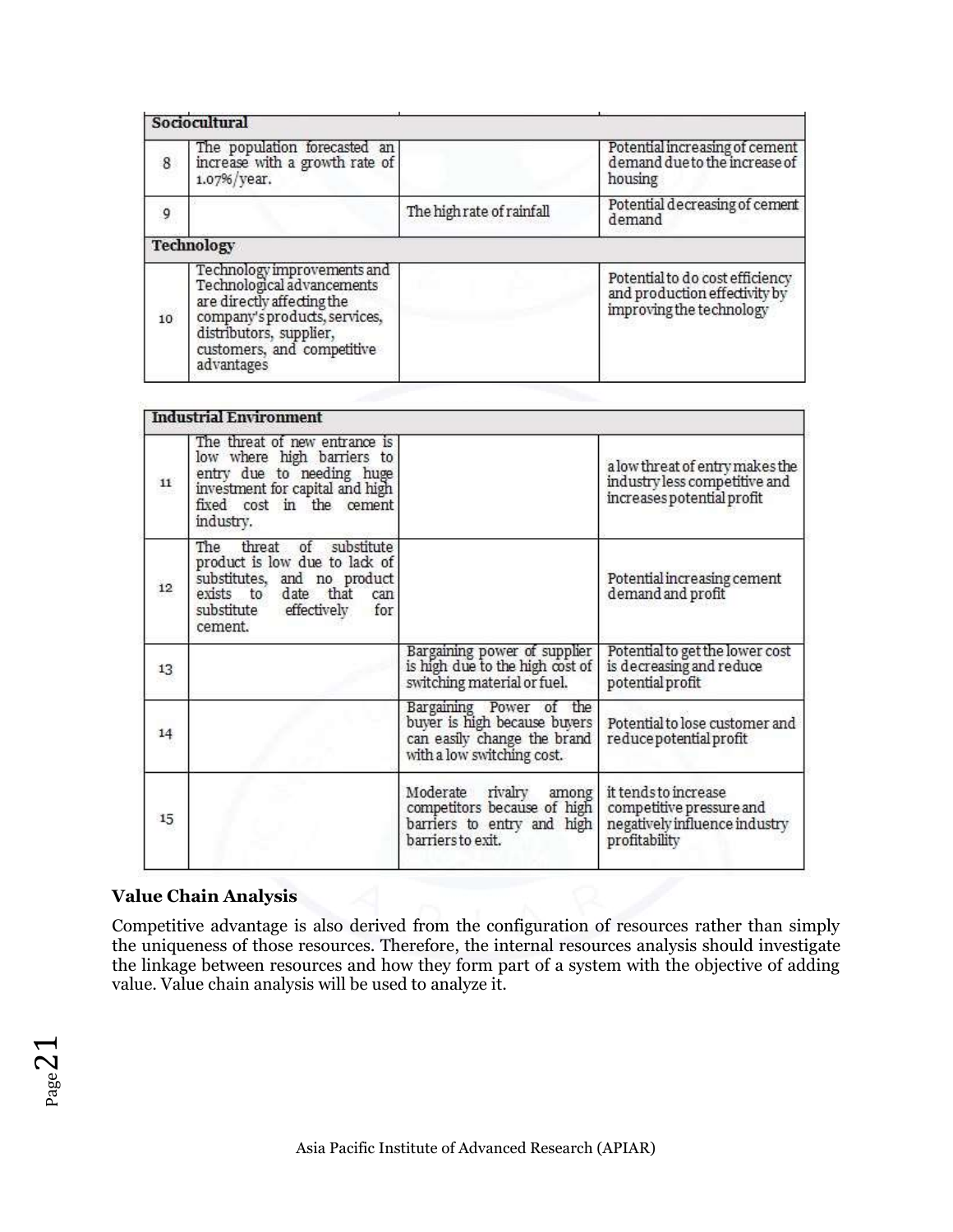

|                                                                                                                              | % Cost                                               |                                                      |                                                      |  |
|------------------------------------------------------------------------------------------------------------------------------|------------------------------------------------------|------------------------------------------------------|------------------------------------------------------|--|
| 40%                                                                                                                          | 40%                                                  | 10%                                                  | 10%                                                  |  |
| Important                                                                                                                    | Important                                            | Important                                            | Important                                            |  |
|                                                                                                                              | <b>Cost Driver</b>                                   |                                                      |                                                      |  |
| Amount of raw material<br>purchased from mining and<br>supplier                                                              | Number of Raw Mill<br>produced                       | Amount of Grinding<br>Aid purchased                  | Amount of cement<br>produced                         |  |
| Fuel Consumption (HSD)                                                                                                       | Fuel consumption<br>(MFO)                            | Amount of Gypsum<br>purchased                        | Amount of paper bag<br>purchased                     |  |
|                                                                                                                              | Amount of Coal Usage                                 |                                                      |                                                      |  |
|                                                                                                                              | Amount of clinker<br>produced.                       |                                                      |                                                      |  |
| Power consumption                                                                                                            | Power consumption                                    | Power consumption                                    | Power consumption                                    |  |
| Amount of employee<br>overtime during the raining<br>season                                                                  | Amount of employee<br>overtime during the<br>holiday | Amount of employee<br>overtime during the<br>holiday | Amount of employee<br>overtime during high<br>season |  |
|                                                                                                                              | Number of lost time<br>production                    |                                                      |                                                      |  |
|                                                                                                                              | Link between activities                              |                                                      |                                                      |  |
| - Amount of raw material purchased from supplier impact to production cost because the price is higher                       |                                                      |                                                      |                                                      |  |
| - Raw material shortage reduce clinker production volume then reduce cement production volume and<br>reduceprofit from sales |                                                      |                                                      |                                                      |  |
|                                                                                                                              | Opportunities for cost reduction                     |                                                      |                                                      |  |
| - Reduceraw material purchase from the supplier<br>- Improve technology for increasing production capacity                   |                                                      |                                                      |                                                      |  |

Figure 3: Value chain analysis PT. Semen Jawa

# **VRIO Analysis**

The VRIO Analysis was developed as a way of evaluating the resources of an organization (company's micro-environment). The importance of evaluating the company's resources, capabilities and competencies are to know the particular strength and weakness in order to determine the strategy. The resource-based view of both tangible and intangible resources. The generic question in the VRIO framework as follows:

 Valuable. A resource is valuable if it can be used. The resource that is not valuable or is irrelevant cannot be a source of competitive advantage.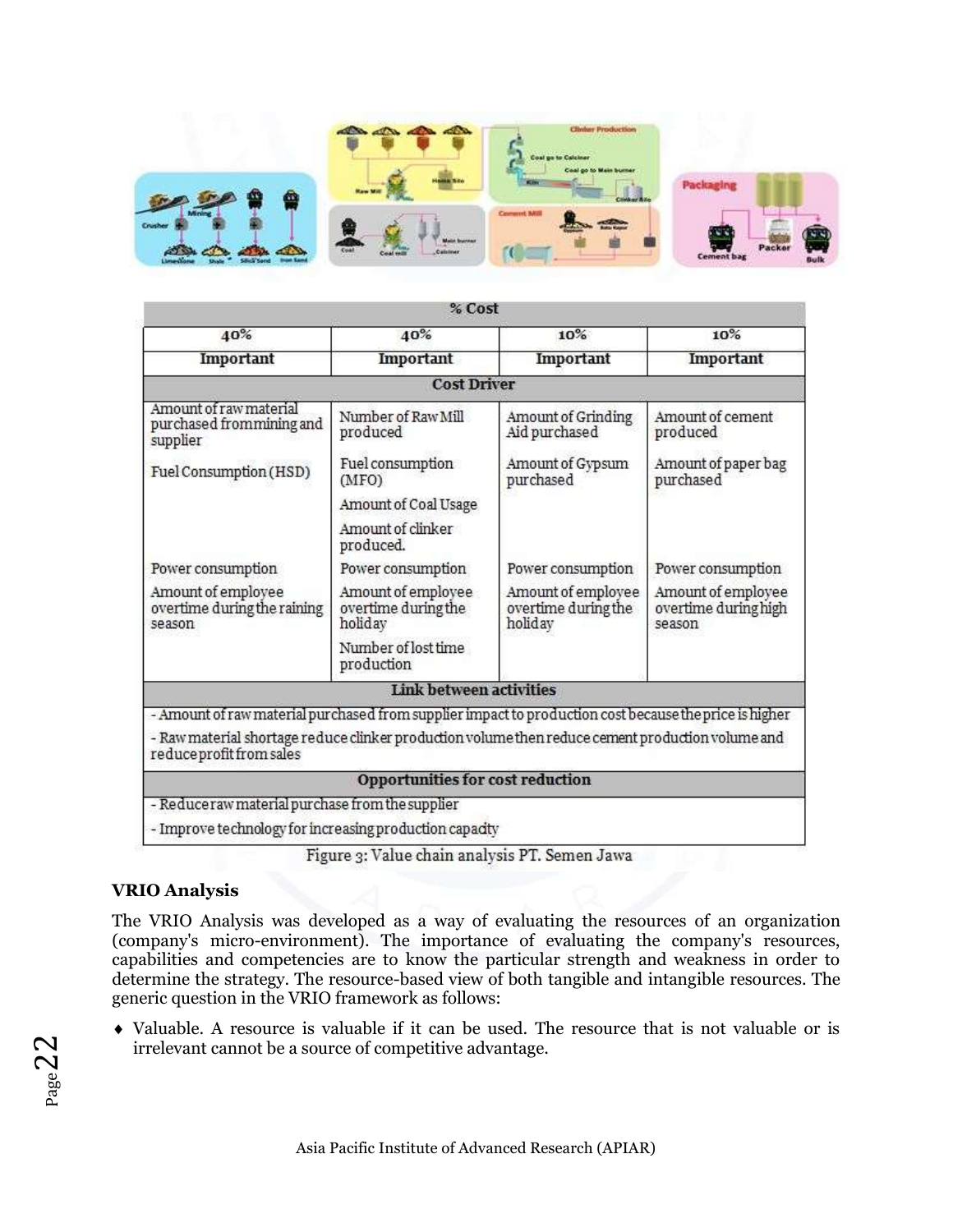- Rare. Rarity is important because if competitors possess the same resources, there is no inherent advantage in the resource. If a valuable resource is not available to all competitors, it is "rare" and therefore a potential source of competitive advantage.
- Imitable. It must be difficult or expensive for competitors to imitate or acquire the resource. If a resource is easy to imitate it confers only a temporary competitive advantage, not a sustainable one.
- Organization: a business must be capable of taking advantage of the resource. If a resource valuable, rare and difficult to imitate, a business must be able to exploit it. Otherwise, it is of little use. This may require reorganizing the company.

The following table performs the result of the assessment of internal resources as a summary:

|                      |         |       | <b>Resource characteristics</b> |                             | <b>Strategic implications</b>                           |                       |                                                 |
|----------------------|---------|-------|---------------------------------|-----------------------------|---------------------------------------------------------|-----------------------|-------------------------------------------------|
| <b>Resources</b>     | Valuabl | Rare: | Costly<br>imitate               | Organizatio<br>n exploit it | Competiti<br>implicatio                                 | Impact on<br>economic | SWOT<br>Category                                |
| Physical             | Yes     | No    | No                              | No                          | Competiti<br>ve parity                                  | Normal                | Weakness                                        |
| Raw Material         | Yes     | Yes   | Yes                             | Yes                         | Sustainab<br>le<br>competiti<br>ve<br>advantage         | Above<br>normal       | Strength and<br>Long-term<br>core<br>competence |
| Technological        | Yes     | No    | No                              | Yes                         | Competiti<br>ve parity                                  | Normal                | Strength                                        |
| Financial<br>Support | Yes     | No    | No                              | Yes                         | Competiti<br>ve parity                                  | Normal                | Strength                                        |
| Organizational       | Yes     | No    | Yes                             | Yes                         | Temporar<br>Competiti<br>ve<br>advantage                | Above<br>normal       | Strength                                        |
| Brand Image          | Yes     | Yes   | Yes                             | Yes                         | Sustainab<br>le<br>competiti<br><b>Tre</b><br>advantage | Above<br>normal       | Strength                                        |
| Human<br>Resource    | Yes     | No    | No                              | Yes                         | Competiti<br>ve parity                                  | Normal                | Weakness                                        |
| Innovation           | Yes     | Yes   | Yes                             | Yes                         | Sustainab<br>le.<br>competiti<br>ve<br>advantage        | Above<br>normal       | Strength                                        |

Table 4: PT. Semen Jawa's Internal Resources VRIO Summarize Result

From the above explantion, the internal analysis summary concluded in the following table.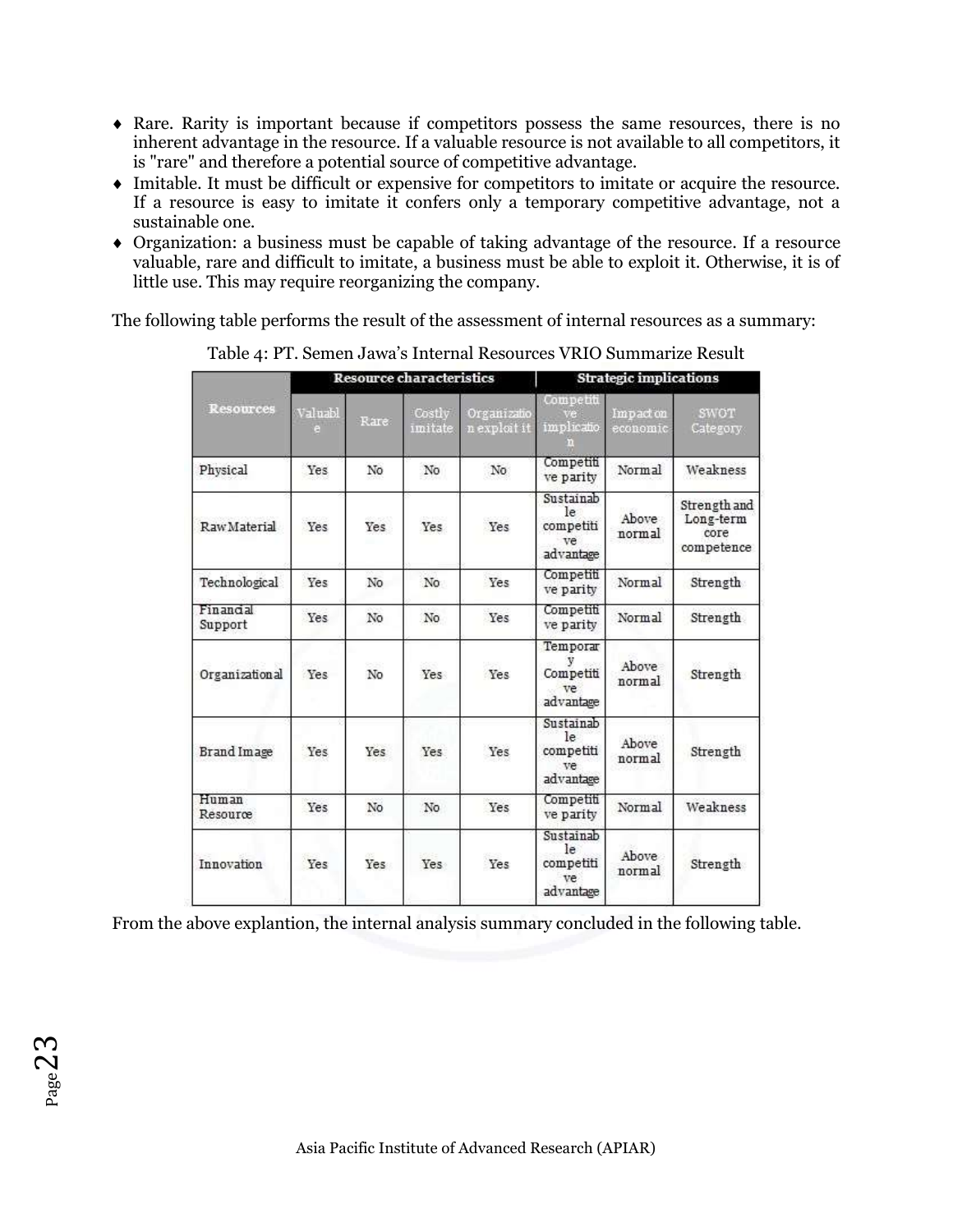|                         | Opportunity                                                                                                 | <b>Threat</b>                                                       | Direct impact on the<br>company                                                                                     |
|-------------------------|-------------------------------------------------------------------------------------------------------------|---------------------------------------------------------------------|---------------------------------------------------------------------------------------------------------------------|
| <b>VRIO</b>             |                                                                                                             |                                                                     |                                                                                                                     |
| $\mathbf{1}$            | Strong financial resource<br>supported<br>sustainability<br>the<br>by<br>mother<br>$\circ$ f<br>company SCG |                                                                     | The company can<br>aggressively make the<br>investment in order to cost<br>efficiency and production<br>effectivity |
| $\overline{2}$          | Good control in<br>organizational resource                                                                  |                                                                     | The company can manage<br>the resource effectively                                                                  |
| $\overline{\mathbf{3}}$ | Strong brand image<br>and<br>reputation for more<br>than<br>100 years in ASEAN                              |                                                                     | Potential increase in market<br>share and profit                                                                    |
| $\overline{4}$          |                                                                                                             | ordinary human resource<br>and can be imitated by<br>anyone         | $potential$ decreasing of<br>productivity in the<br>organization                                                    |
| <b>VCA</b>              |                                                                                                             |                                                                     |                                                                                                                     |
| 5                       |                                                                                                             | High loss time production<br>material<br>during<br>the<br>shortage  | potential decreasing profit                                                                                         |
| $\ddot{\mathbf{6}}$     |                                                                                                             | The high price of raw<br>material purchased from<br>outside sources | Potential decreasing profit                                                                                         |
| 7                       |                                                                                                             | Low market share                                                    | potential decreasing profit                                                                                         |

## Table 5: Internal Analysis Summary

#### **SWOT Analysis**

 $_{\rm Page}$ 24

The SWOT analysis is a framework used to evaluate a company's competitive position, strengths, weaknesses, opportunities, and threats. The point of a SWOT analysis is to help the organization to develop a strong business strategy by considering all of strengths and weaknesses. Implicit in the SWOT analysis is the aim of achieving the optimum match of a firm's resources with the environment in order to gain a sustainable competitive advantage. The following summarizes the strengths, weaknesses, opportunities, and threats that are gained from external and internal analysis as the industry key success factors:



Figure 4: SWOT factors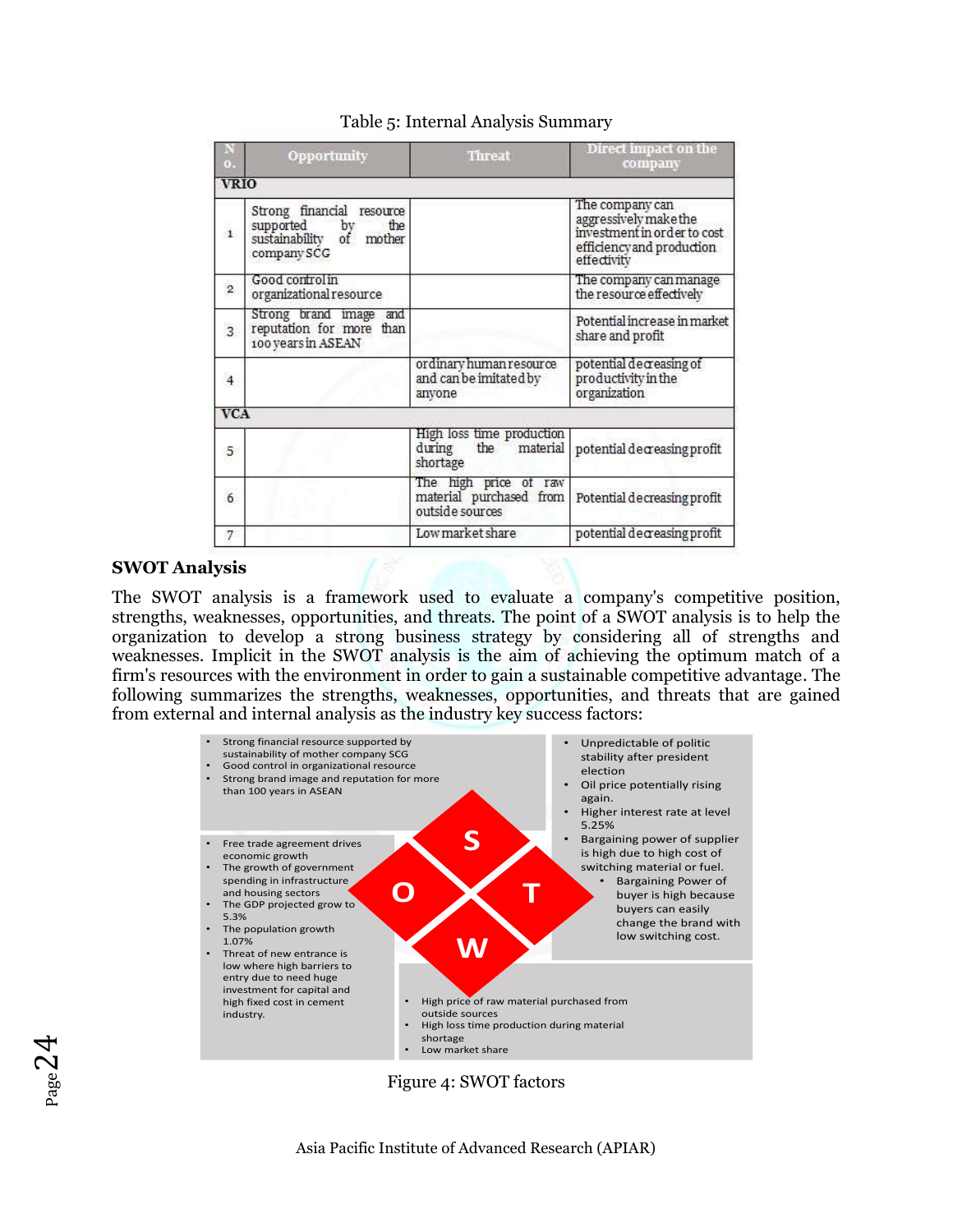### **6. Strategy Formulation**

Strategy formulation is the process of choosing the most suitable action for the realization of organizational goals and objectives to achieve the corporate vision as the business solution. Formulated strategy for the business solution formula will be using EFAS and IFAS Analysis and the TOWS matrix.

EFAS (External Factor Analysis Summary) and IFAS (Internal Factors Summary) used for formulating the strategy. The expansion would be done by SWOT or TOWS matrix analysis. Identification of external and Internal factors in the previous analysis and summarized as industry and company key success factors. EFAS consists of two factors, namely opportunities and threats, while IFAS consist both of strengths and weaknesses. Focus Group Discussion in the management meeting determined the weight and rating for each internal and external factors The XY axis is made with the X-axis as the Internal Factor and Y axis parameters as the External Factor parameters. According to the result form quantification the industry key factors, the internal score value is -0.2 while the external score value is 0.4. The strategic position is requiring to capture opportunities and minimize weakness.



Figure 5: Grand strategy matrix of PT.Semen Jawa

Considering the strengths, weaknesses, opportunities, and threats from the previous explanation, the company choose to implement a cost leadership strategy. The cost leadership strategy is proposed by considering the competitive advantage and competitive scope that PT. Semen Jawa has. As mentioned before that cement demand will increase potential growth following the growth of infrastructure and housing development and also the population, where the company is targeting a broad market. The competitive advantage that PT. Semen Jawa has a lower price than other competitors with acceptable quality. In order to run this strategy, the company must find a way to reduce the production cost to increase the market share and profitability.

The SWOT analysis will be extending to the TOWS matrix where the strategy will be generated through each factor. TOWS matrix illustrates how the external factors facing a particular corporation can be matched with the company's strength and weaknesses to result in four sets of possible strategic alternatives. Basically, the TOWS matrix generates four alternative strategies. Those are S-O, W-O, S-T, and W-T. According to the above explanation, it can develop the TOWS matrix that can be generated alternative strategy which appropriates to overall external and internal factors as follows: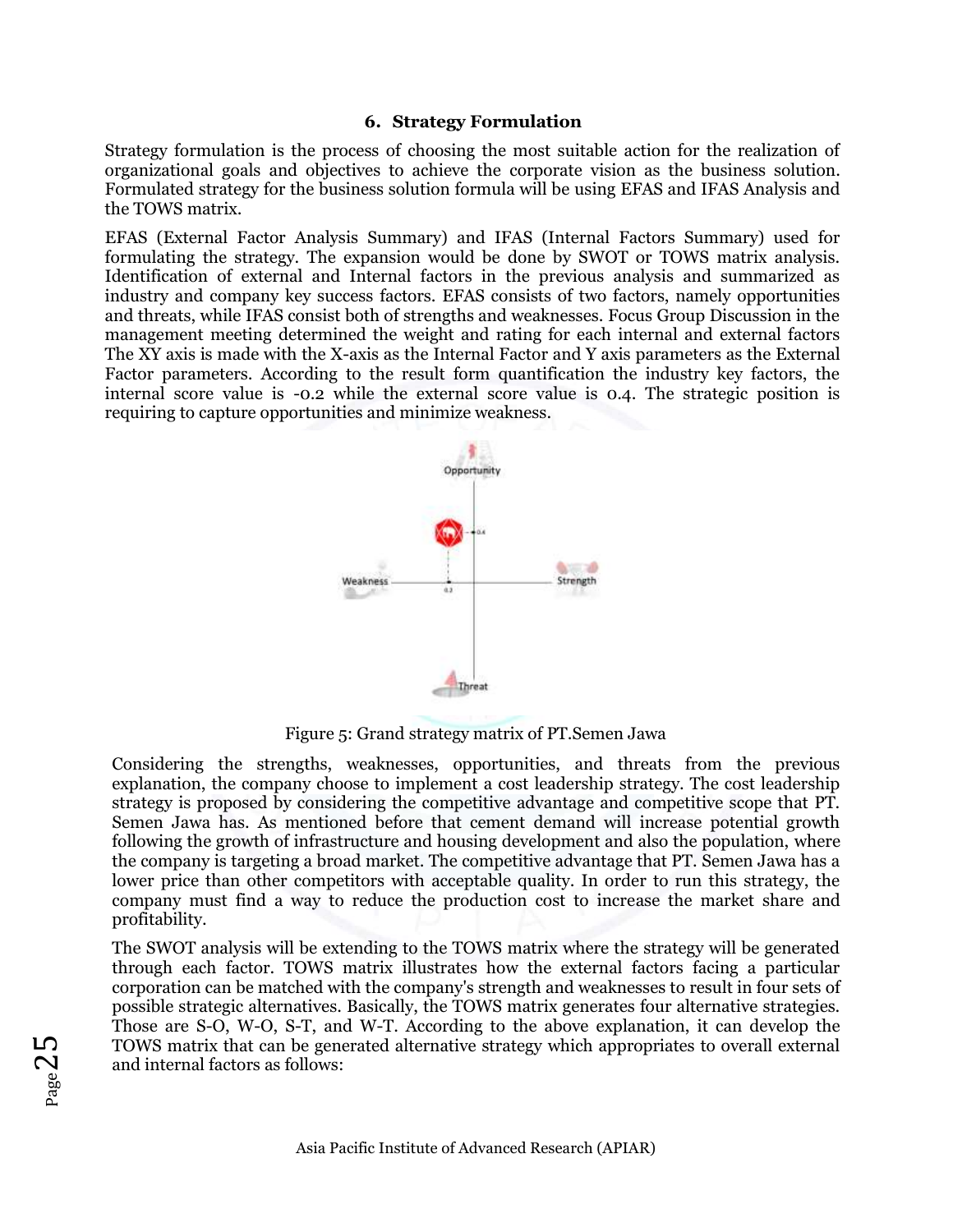|                              |                                                                                                                                           |                        | <b>Strength</b>                                                                                  |       | <b>Weakness</b>                                                                                                |
|------------------------------|-------------------------------------------------------------------------------------------------------------------------------------------|------------------------|--------------------------------------------------------------------------------------------------|-------|----------------------------------------------------------------------------------------------------------------|
|                              |                                                                                                                                           | s.<br>i.               | Strong financial resource<br>supported by the<br>sustainability of mother<br>company SCG         | $W_1$ | The high price of raw<br>material purchased from<br>outside sources                                            |
|                              |                                                                                                                                           | S.<br>$\overline{2}$ . | Good control in<br>organizational resource                                                       |       | W2 Lowmarket share                                                                                             |
|                              |                                                                                                                                           | S.<br>3                | Strong brand image and<br>reputation for more than<br>100 years in ASEAN                         | $W_3$ | High loss time production<br>during the material<br>shortage                                                   |
|                              | <b>Opportunity</b>                                                                                                                        |                        | SO strategies:                                                                                   |       | WO strategies:                                                                                                 |
| $\mathbf{o}$<br>$\mathbf{1}$ | Free trade agreement<br>drives economic growth                                                                                            |                        | S1-S2-S3-O1-O2-O3-O4-<br>05                                                                      |       | W1-W2-W3-01-02-03-04-<br>05                                                                                    |
| $\circ$<br>$\overline{2}$    | The growth of government<br>spending in infrastructure<br>and housing sectors                                                             |                        | With strong financial<br>support and economic<br>growth increase market                          |       | Reducing cost of goods sold<br>by purchase a more<br>efficient and productive                                  |
| о<br>3 <sup>1</sup>          | The GDP projected to grow<br>to 5.3%                                                                                                      |                        | share and profitability by<br>lowering production cost.                                          |       | new crusher so that some of<br>the raw materials that<br>currently supplied by third                           |
| $\circ$<br>$\overline{4}$    | The population growth<br>1.07%                                                                                                            |                        | Use organizational<br>resources to offset the                                                    |       | parties can be self-provided<br>at a lower price, lower fuel                                                   |
| $\circ$<br>5                 | The threat of new entrance<br>is low where high barriers<br>to entry due to needing<br>huge investment for capital<br>and high fixed cost |                        | growth of infrastructure<br>and housing to increase<br>profitability.                            |       | consumption and lower<br>labor cost                                                                            |
|                              | <b>Threat</b>                                                                                                                             |                        | ST Strategies:                                                                                   |       | WT strategies:                                                                                                 |
|                              | T1 Unpredictable of politic<br>stability after president<br>election                                                                      |                        | S1-S2-S3-T1-T2-T3-T4-T5                                                                          |       | W1-W2-W3-T1-T2-T3-T4-<br>T5                                                                                    |
| т<br>$\overline{2}$          | Oil price is potentially<br>rising again.                                                                                                 |                        | Use organizational<br>resource to maintain the                                                   |       | Increase the major raw<br>material production                                                                  |
| т<br>3 <sup>1</sup>          | The higher interest rate at<br>level <sub>5.25</sub> %                                                                                    |                        | potential increase of<br>production cost due to oil<br>price rises, high-interest                |       | capacity and reduce the<br>power consumption                                                                   |
| т<br>$\overline{4}$          | <b>Bargaining power of</b><br>supplier is high due to the<br>high cost of switching<br>material or fuel.                                  |                        | rate and the high price of<br>material from the supplier                                         |       | Increase the productivity of<br>the machine and find<br>another potential resource<br>to reduce the bargaining |
| $T_5$                        | Bargaining Power of the<br>buyer is high because<br>buyers can easily change<br>the brand with a low<br>switching cost.                   |                        | Increase brand awareness<br>and reputation to increase<br>market share and<br>customerengagement |       | power of the supplier                                                                                          |

Figure 6: TOWS Matrix

#### **7. Analysis of Business Solution**

One of the major raw materials for cement production is limestone with at least 75% portion of raw material. In the cement production process, especially milling and burning process of cement raw materials in the kiln often stopped because of the availability of limestone issue. The kiln capacity is 5,000 tons per day with the limestone requirements quantity is 2.5 million tons per year. The low capacity of limestone production came from the crushing plant often breakdown during the raining season. Wet materials during rainy season clog the machine performance. The existing crusher type is impact crusher wobble screen with production capacity is 850 ton per hour in the normal condition. The effects of this problem are the roller screen, and rotor crusher needs to clean first before operated. It made the loss of production time. This type of crusher was very sensitive by the moisture of material inputted. In the rainy season, the existing crusher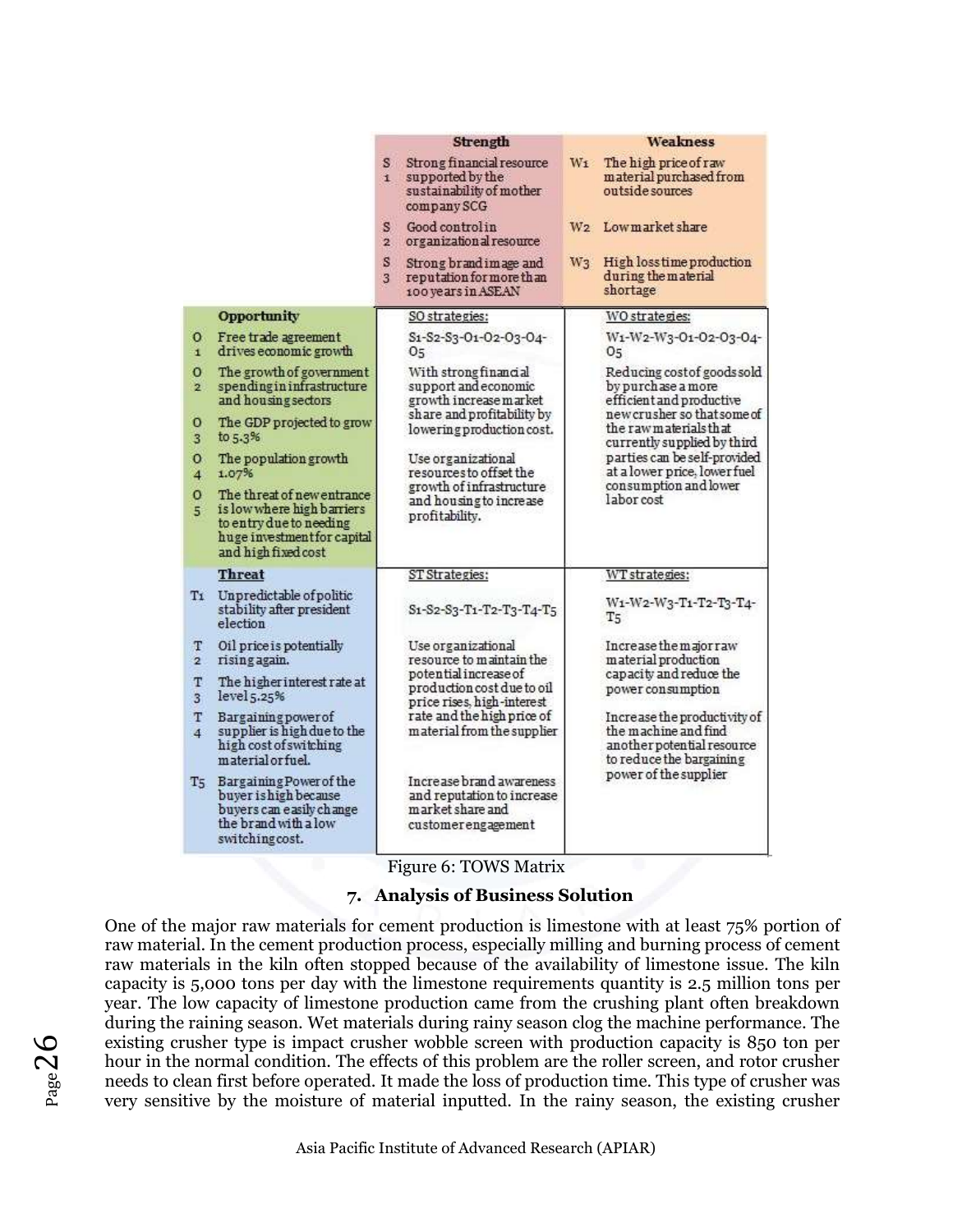machine should operate 24 hours/day in 7 days/week. This condition made 100% overtime of the operator. The average production capacity only can reach 2 million tons per year and unable to fulfill the required quantity of cement production.

PT. Semen Jawa has an interest in lowering production costs because of limestone shortage by purchase new crusher machine which can have high productivity in the rainy season. There are two alternatives machine suitable to solve this problem. One unit double roll crusher capacity 1,400 ton/hour and two units of roll sizer with the same capacity.

Technical specification was carefully considered for machine selection. Mining engineers of PT. Semen Jawa and PT. Tambang Semen Sukabumi collaborates with a senior engineer from SCG cement plant in Thailand and Cambodia to clarify the appropriate machine. Final clarification was submitted by the engineer to the committee. According to the suggestion from senior engineers, semi-mobile crushing plant with double roll crusher has been selected for this project because this type of machine can be operated with the maximum moisture more than 20%.

The new roller crusher machine will increase limestone production capacity and can achieve the production requirement to supply limestone for cement production. The new crushing plant will be maximumly operated in the rainy season. Rainy season is estimated to be eight months in a year. With six days working for one shift operation, the new crushing plant can reduce 30% overtime of labors.

This project investment will add new semi-mobile crushing pant with double roll crusher to support existing crushing plant which unable to operate during the rainy season. The existing crusher will be operated and run for four months a year in dry season only (33% operation), and the new crusher will be operated and run for eight months a year in the rainy season just (67% operation). Both machines will only operate one shift a day (8 hours) with six working days. This operating model is expected to reduce overtime and stable production capacity to supply enough limestone for the cement production process.

The project cost is estimated at 116,043 Million IDR. From the total use of funds, 38% of the equity portion will be raised by PT. Semen Jawa as equity finance amounting 44,304 Million IDR. Additionally, 62% of the funds required (71,738 Million IDR) will be raised through project debt financing.

## **8. Financial Model**

The critical assumptions used in this project includes the project period as 10 years, the financial assumption, the capital structure, the loan amortization schedule and etc. The interest rate assumed in this crushing plant project is 12.85%. Debt payment using a straight line loan.

The corporate rate assumed for this project is 25%. The cost escalation or cost multiplier is computed based on the inflation rate % and the consumer price index (CPI). 5-year historical average date of the inflation rate and CPI were provided to have a reference in assuming the appropriate escalation rate.

For the foreign exchange rate, a 5-year historical average data were provided for reference of assumptions.

The total investment cost of the project is approximately IDR 116 Billion, which includes predevelopment costs, construction costs and other fees such as financing fees. Construction costs assume to have contingency cost in-case of cost overruns during the construction phase of the project.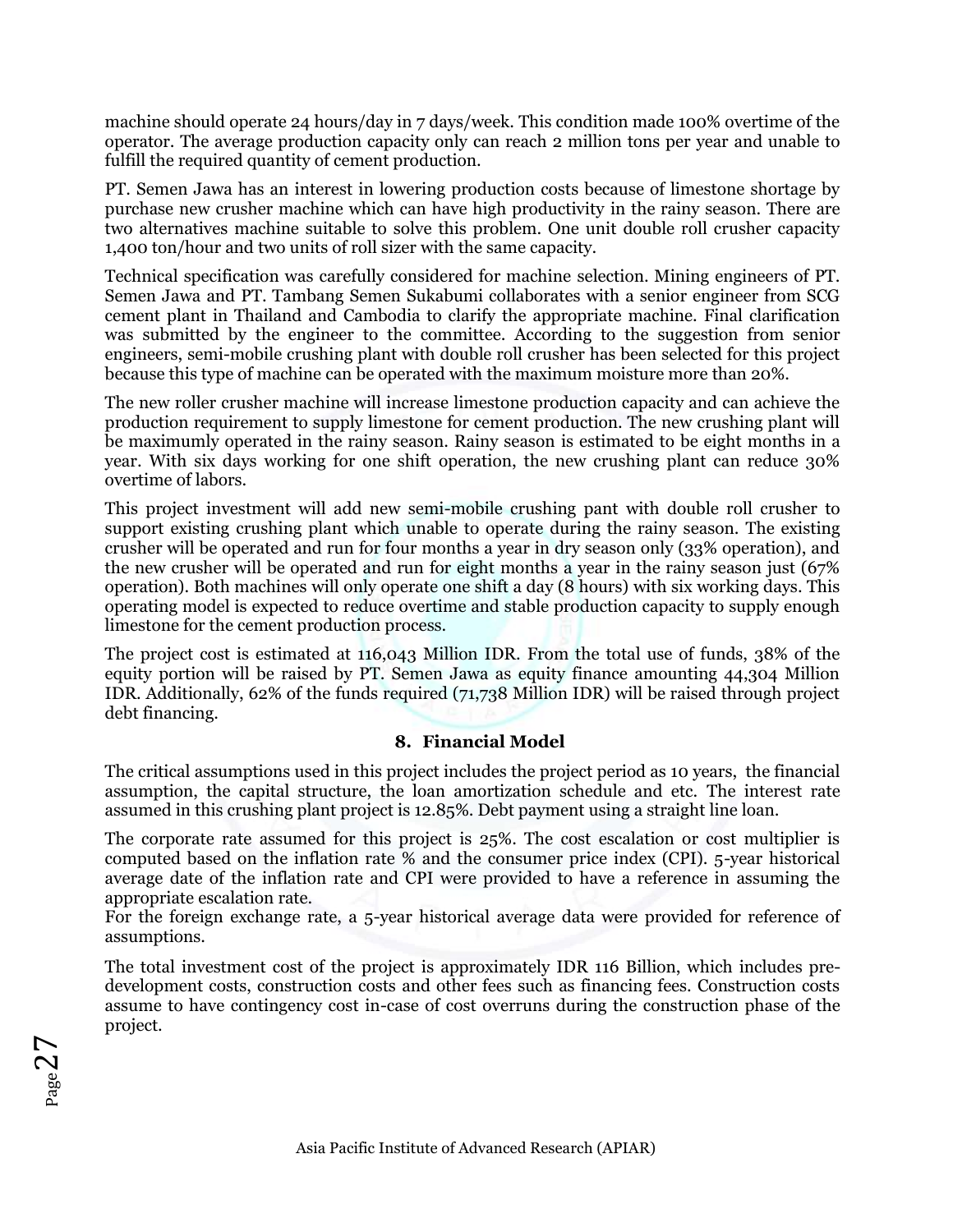As mentioned in the financial assumptions, the project will use a debt-equity ratio of 62%/38% where the debt portion is IDR 71.738 Billion (62%), and equity portion is IDR 44 billion (38%). Financing fees such as interest during construction and commitment fees are capitalized in the debt portion of the funding.

The operating assumptions for the new crushing plant are assumed to run at 8 hours per day in 112 days per year for the dry season and 224 days per year for the rainy season. This already includes allotted days for the maintenance schedule of the crushing plant.

#### **9. Investment Performance**

The cash flow projections for the entire concession period is shown in the table below:

| YEAR                                       |                  | 2019                     | 2020           | 2021             | 2022          | 2023         | 2024           | 2025       | 2026         | 2027         | 2028         | 2029          |
|--------------------------------------------|------------------|--------------------------|----------------|------------------|---------------|--------------|----------------|------------|--------------|--------------|--------------|---------------|
|                                            | FROM             |                          | 01-Jan-20      | $01 - \tan - 21$ | $01$ -Jan-22  | $01$ -Jan-23 | 01-Jan-24      | 01-Jan-25  | 01-Jan-26    | 01-Jan-27    | $01$ -Jan-28 | 01-Jan-29     |
| TO                                         |                  | 31-Dec-19                | 31-Dec-20      | 31-Dec-21        | 31-Dec-22     | 31-Dec-23    | 31-Dec-24      | 31-Dec-25  | 31-Dec-26    | 31-Dec-27    | 31-Dec-28    | 31-Dec-29     |
| Cash Flow from Operating Activities        |                  |                          |                |                  |               |              |                |            |              |              |              |               |
| EBITDA                                     | 1DR1000s         |                          | 27,690,671     | 32,225,735       | 33, 979, 721  | 35,514,360   | 38,559,061     | 42,132,170 | 46,517,452   | 51,837,978   | 58,318,726   | 66,253,878    |
| Changes in Working Capital                 | <b>JDK DOOK</b>  |                          |                |                  |               |              |                |            |              |              |              |               |
| (Increase) Decrease in Receivables         | 106/000s         |                          |                |                  |               |              |                |            |              |              |              |               |
| Increase (Decrease) in Accounts Payable    | <b>IDR 000s</b>  |                          |                |                  |               |              |                |            |              |              |              |               |
| Proceeds from VAT recovery                 | <b>IDK 000s</b>  |                          |                |                  |               |              |                |            |              |              |              |               |
| Current Income Tax (Expense) Credit        | IDR '000s        |                          | (2, 351, 442)  | (3.946, 128)     | (4, 845, 545) | (5,690,125)  | (6,899,721)    | (8.035.959 | (9,132,279)  | (10,462,410) | (12,082,598) | (14.066, 385) |
| Other Cash/Non-cash Adjustments            | <b>IDE '000s</b> |                          |                |                  |               |              |                |            |              |              |              | 16.112,289    |
| Cash Flow from Operating Activities        | <b>JDR 'DDGs</b> | $\sim$                   | 25, 339, 229   | 28,279,607       | 29.134.176    | 29.824.235   | 31,609,340     | 34.096,211 | 37,385,173   | 41,375,567   | 46,236,129   | 68.299,781    |
| <b>Cash Flow from Investing Activities</b> |                  |                          |                |                  |               |              |                |            |              |              |              |               |
| Uses of Funds During Construction          | IDR 000s         | (116,043,056)            |                |                  |               |              |                |            |              |              |              |               |
| Cash Flow from Investing Activities        | <b>IDE DOON</b>  | [116,043,056]            |                |                  |               |              |                |            |              |              |              |               |
| <b>Cash Flow from Financing Activities</b> |                  |                          |                |                  |               |              |                |            |              |              |              |               |
| Equity Infusion                            | 10K1000s         | 44,304,473               |                |                  |               |              |                |            |              |              |              |               |
| Diebt Drawdown                             | <b>IDK GOOS</b>  | 71,738,583               |                |                  |               |              |                |            |              |              |              |               |
| Debt Principal Payment                     | <b>IDR'OODs</b>  |                          | ${14,347,717}$ | (14, 347, 717)   | (14.347.717)  | (14,347,717) | (14, 347, 717) |            |              |              |              |               |
| Dobt Interest Payment                      | <b>IDR 900s</b>  |                          | (8,296,567)    | (6,452,886)      | (4,609,204)   | (2,765,522)  | (921.841)      |            |              |              |              |               |
| Cash Flow from Financing Activities        | <b>JDK BOOS</b>  | 116,043,056              | ${22,644,284}$ | (20.800,602)     | (18,956,921)  | (17,113,239) | (15,269,557)   |            |              |              |              |               |
| <b>Net Cash Flow</b>                       | IDR DOOW         |                          | 2,694,945      | 7,479,004        | 10.177.255    | 12,710.995   | 16.339.783     | 34.096.211 | 37, 385, 173 | 41,375,567   | 46, 236, 129 | 68.299.781    |
| Net Cash Flow During the Year              | IDK '000s        | ×                        | 2,694,945      | 7,479,004        | 10.177.255    | 12,710,995   | 16, 339, 783   | 34.096.211 | 37,385,173   | 41,375,567   | 46.236,129   | 68.299,781    |
| Cash, Beginning Balance                    | <b>IDR TOOL</b>  |                          |                | 2,694,945        | 10,173,949    | 20,351,205   | 13,062,200     | 49,401,983 | 83, 498, 194 | 120,883,367  | 162,258,934  | 208,495,063   |
| Cash Balance before Distributions          | <b>IDE GODS</b>  |                          | 2,694,945      | 10.173.949       | 20.351.205    | 33,062,200   | 49,401.983     | 83,458,194 | 120,883,367  | 162,258,934  | 208,495,063  | 276.794.844   |
| Cash Distribution to Shareholders          | <b>IDR'SOOS</b>  |                          |                |                  |               |              |                |            |              |              |              |               |
| <b>Beturn of Capital to Shareholders</b>   | <b>IDR '000s</b> |                          |                |                  |               |              |                |            |              |              |              |               |
| Cash, Ending Balance                       | <b>IDR 1300s</b> |                          | 2,694,945      | 10.173.949       | 20.351.205    | 33,062,200   | 49,401,983     | 83,498,194 | 120,883,367  | 162,258,934  | 208.495.063  | 276.794,844   |
| Dividends Payment to Shareholders          |                  | $\sim$                   | 3,527,163      | 5,919,193        | 7,268,318     | 8,535,188    | 10.349.582     | 12,053,938 | 13,698.419   | 15,693,616   | 18, 123, 897 | 21.099,578    |
| NET CASHFLOW AFTER DIVIDED                 |                  | $\overline{\phantom{a}}$ | (832, 218)     | 1,559,812        | 2,908,937     | 4,175,807    | 5,990,201      | 22,042,274 | 23,686.754   | 25,681,951   | 28, 112, 232 | 47,200,203    |

The P / L projections for the whole concession period is shown below:

|                                       | <b>YEAR</b><br>FROM        | 2019          | 2020          | 2021                          | 2022                   | 2023        | 2024                            | 2025         | 2026        | 2027                   | 2028                                 | 2029                     |
|---------------------------------------|----------------------------|---------------|---------------|-------------------------------|------------------------|-------------|---------------------------------|--------------|-------------|------------------------|--------------------------------------|--------------------------|
|                                       |                            | 01-14-19      | 01-Jan-20     | $01 - \tan - 21$<br>31-Dec-21 | 01-Jan-22<br>31-Dec-22 | 01-Jan-23   | $01 - 1$ ari $-24$<br>31-Dec-24 | 01-Jan-25    | 01-Jan-26   | 01-Jan-27<br>31-Dec-27 | $01 -$ <i>lam</i> $-28$<br>31-Dec-28 | $01-1an-29$<br>31-Dec-25 |
|                                       | TO                         | 31-Dec-39     | 31-Dec-20     |                               |                        | 31-Dec-23   |                                 | 31-Dec-25    | 31-Dec-26   |                        |                                      |                          |
| INCREMENTAL INCOME STATEMENT          |                            |               |               |                               |                        |             |                                 |              |             |                        |                                      |                          |
| <b>Incremental Cost Saving</b>        |                            |               |               |                               |                        |             |                                 |              |             |                        |                                      |                          |
| Incremental Saving SJW                | <b>IDR 1000s</b>           |               | 23.365,655    | 27,543,957                    | 28.907.049             | 29.996,654  | 32,522,688                      | 35,636,562   | 39,468,451  | 44,187,505             | 50.014,429                           | 57,238,735               |
| Incremental Saving: TSS               | <b>IOR</b><br>'000s        |               | 4,325,015     | 4,681,778                     | 5,072,672              | 5,517,706   | 5,986,373                       | 6,495,607    | 7,049,001   | 7,650,471              | 8,304,298                            | 9,015,143                |
| Total Incremental Cost Saviral        | IDR '000s                  |               | 27,690,671    | 32,225,735                    | 33,979,721             | 15,514,360  | 38,509,061                      | 42,132,170   | 46,517,452  | 51,837,978             | 58,318,726                           | 66,253,878               |
| <b>Incremental Expenses</b>           |                            |               |               |                               |                        |             |                                 |              |             |                        |                                      |                          |
| Corporate Salaries & Wages            | <b>'000s</b><br><b>IDR</b> | $\frac{1}{2}$ | $\frac{1}{2}$ |                               |                        |             |                                 |              |             |                        |                                      |                          |
| <b>Mant Salaries &amp; Wages</b>      | <b>IDR '000s</b>           |               |               |                               |                        |             |                                 |              |             |                        |                                      |                          |
| Preventive Maintenance Costs          | <b>IDR '000s</b>           |               | $\sim$        |                               |                        |             |                                 |              |             |                        |                                      |                          |
| <b>Overhaul Expenses</b>              | <b>1000s</b><br><b>IDR</b> | $\sim$        |               |                               |                        |             |                                 |              |             | $\sim$                 | $\sim$                               |                          |
| Insurance Expense                     | <b>IDR '000s</b>           | $\sim$        |               |                               |                        | $\sim$      | $\sim$                          |              | $\alpha$    | $\sim$                 |                                      |                          |
| Management Fee                        | IDR '000s                  | $\sim$        |               |                               |                        |             | $\sim$                          |              | -           |                        |                                      |                          |
| Lease of Land                         | <b>IDR '000s</b>           |               |               |                               |                        |             |                                 |              |             |                        |                                      |                          |
| Gross Receipts Tax on Interest        | <b>IDR '000s</b>           |               |               |                               |                        |             |                                 |              |             |                        |                                      |                          |
| Local Permits and Fees                | <b>IDR '000s</b>           |               |               |                               |                        |             |                                 |              |             |                        |                                      |                          |
| Total Incremental Operating Expenses  | <b>IDR '000s</b>           |               |               |                               |                        |             |                                 |              |             |                        |                                      |                          |
| EBITDA                                | <b>IDR '000s</b>           |               | 27,690,671    | 32,225,735                    | 33,979.721             | 35.514.360  | 38.509.061                      | 42.132.170   | 46.517.452  | 51,837,978             | 58,318,726                           | 66,253,878               |
| Incremental Depreciation              | IDR '000s                  |               | (9.988, 336)  | (9,988,336)                   | (9.988.336)            | 9,988,336   | (9,988,336)                     | (9,988,336)  | (9,988,336) | (9,988.336)            | (9,988,336)                          | (9,988,336)              |
| EBIT                                  | <b>IDR 1000s</b>           |               | 17,702,335    | 22,237,399                    | 21.991.386             | 25,526,024  | 28,520,725                      | 32,143,834   | 36,529,116  | 41,849,642             | 48,330,391                           | 56,265,542               |
| Incremental Interest Expense          | <b>IDR '000s</b>           |               | (8.296.567    | (6,452,886)                   | (4,609,204)            | 2,765,522   | (921, 841)                      |              |             |                        |                                      |                          |
| EBT                                   | <b>IDR '000s</b>           |               | 9.405,768     | 15,784,514                    | 19,382,182             | 22,760,502  | 27,598,885                      | 32,143,834   | 36,529,116  | 41,849,642             | 48,330,391                           | 56,285,542               |
| Corporate Income Tax                  | <b>IDR '000s</b>           |               | (2.351.442)   | (3.946, 128)                  | (4,845,545)            | (5,690,125) | (6.899.721)                     | (8,035,959)  | (9.132.279) | (10,462,410)           | (12,082,598)                         | (14,066,385)             |
| INCREMENTAL NET PROFIT/LOSS AFTER TAX | <b>IDR '000s</b>           |               | 7.054.326     | 11.838.385                    | 14.536.636             | 17,070.376  | 20.699.163                      | 24, 107, 876 | 27,396,837  | 31,387,231             | 36, 247, 793                         | 42,199,156               |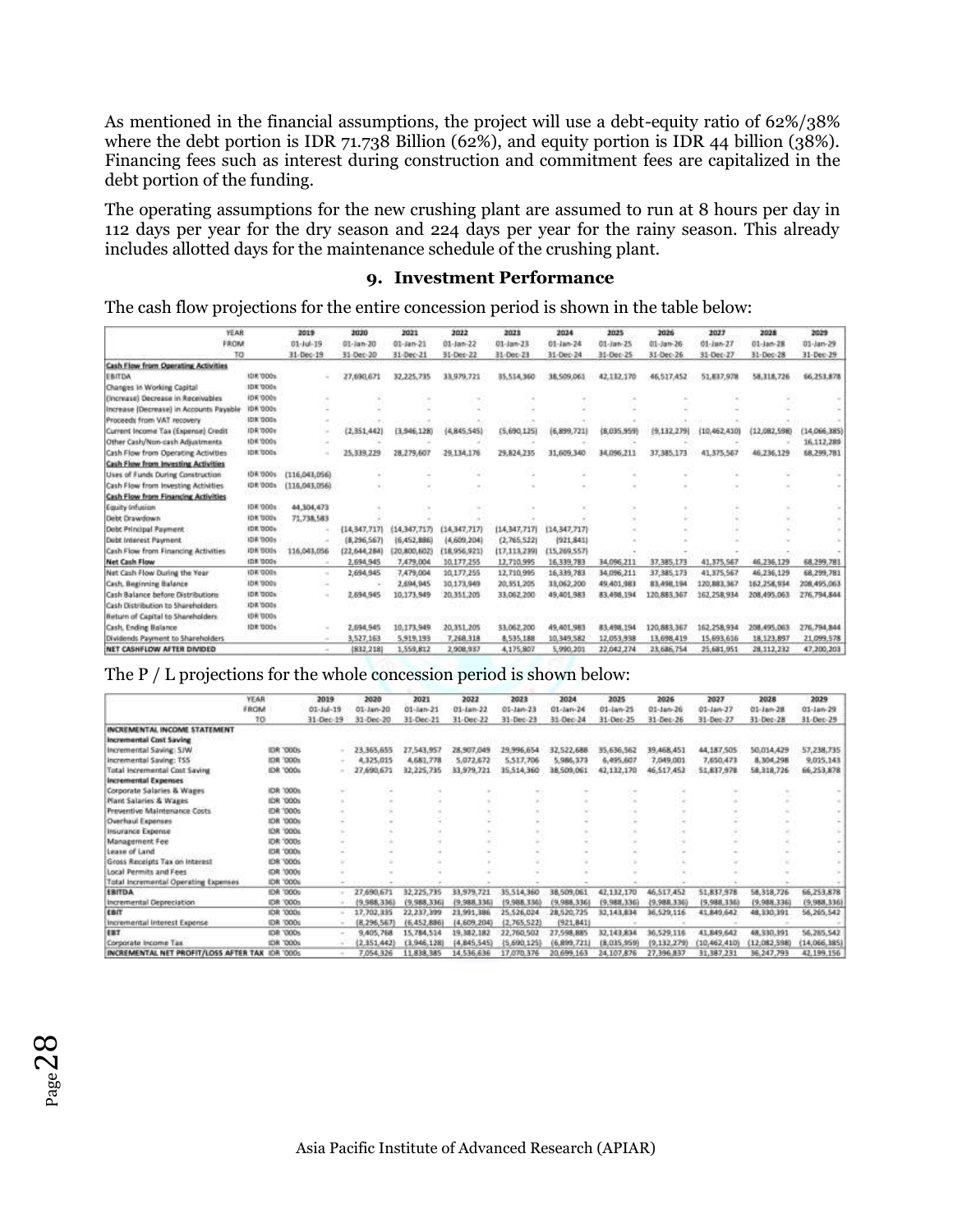| The detailed balance sheet projections are shown in the table below: |  |  |
|----------------------------------------------------------------------|--|--|
|----------------------------------------------------------------------|--|--|

|                                            | <b>YEAR</b>      | 2019          | 2020        | 2021         | 2022          | 2021<br>$01 - \frac{1}{2}$ | 2024                     | 2025         | 2026<br>01-Jan-26        | 2027<br>01-Jan-27 | 2028<br>01-Jan-28<br>31-Dec-28 | 2029<br>01-Jan-29 |
|--------------------------------------------|------------------|---------------|-------------|--------------|---------------|----------------------------|--------------------------|--------------|--------------------------|-------------------|--------------------------------|-------------------|
|                                            | FROM             | $01 - l + 19$ | 01-Jan-20   | 01-Jan-21    | 01-Jan-22     |                            | $01-1an-24$<br>31-Dec-24 | 01-Jan-25    |                          |                   |                                |                   |
|                                            | TO               | 31-Dec-19     | 31-Dec-20   | 31-Dec-21    | 31-Dec-22     | 31-Dec-23                  |                          | 31-Dec-25    | 31-Dec-26                | 31-Dec-27         |                                | 31-Dec-29         |
| <b>Assets</b>                              |                  |               |             |              |               |                            |                          |              |                          |                   |                                |                   |
| Current Assets                             |                  |               |             |              |               |                            |                          |              |                          |                   |                                |                   |
| Cirsh                                      | <b>IDR DOOL</b>  |               | 2,654,945   | 10.173.949   | 20,351,205    | 33,062,200                 | 49,401,983               | 83,498,194   | 120,883,367              | 162,258,934       | 208,495,063                    | 276,794,844       |
| Accounts Receivables                       | IDR DODE         |               |             |              |               |                            |                          |              |                          |                   |                                |                   |
| <b>Other Current Assets</b>                | <b>IDR DOOL</b>  | 16.112.289    | 16.112.289  | 16.112.289   | 16.112.289    | 16.112.289                 | 16.112.289               | 16.112.289   | 16,112,289               | 16.112.289        | 16.112.289                     |                   |
| Total Current Assets                       | <b>IDR DOOL</b>  | 16.112.289    | 18,807,234  | 26 286 238   | 36,463,493    | 49.174.489                 | 65.514.271               | 99,610,483   | 136,995,656              | 178, 371, 223     | 224,607,352                    | 276,794,844       |
| Property, Plant & Equipment                |                  |               |             |              |               |                            |                          |              |                          |                   |                                |                   |
| Land                                       | <b>IDR DOOL</b>  | ×             |             | ×            |               |                            | ÷                        |              |                          |                   |                                |                   |
| Civil Works                                | <b>IDR DODS</b>  | 24.283.465    | 24.283.465  | 24.283.465   | 24.283,465    | 24.283.465                 | 24,283,465               | 24, 283, 465 | 24, 283, 465             | 24, 283, 465      | 24, 283, 465                   | 24, 283, 465      |
| Mechanical Works                           | <b>IDR TODS</b>  | 15.171.818    | 15,171,818  | 15, 171, 818 | 15,171,818    | 15.171.818                 | 15, 171, 818             | 15, 171, 818 | 15, 171, 818             | 15,171,818        | 15,171,818                     | 15,171,818        |
| Machine & Equipment                        | <b>IDR DODs</b>  | 60.428.074    | 60.428.074  | 60,428,074   | 60.428.674    | 60.428.074                 | 60,428,074               | 60,428,074   | 60,428,074               | 60,428,074        | 60,428,074                     | 60,428,074        |
| <b>Total PPRE Costs</b>                    | <b>IDR DOOS</b>  | 99,883,357    | 99,883,357  | 99,883,357   | 99,883,357    | 99,883,357                 | 99,883,357               | 99,883,357   | 99,883,357               | 99,883,357        | 99,883,357                     | 99,883,357        |
| Accumulated Depreciation                   | 108.000x         |               | (9,988,336) | (19,976,671) | (29.965,007)  | (39.953.343)               | (49,941,679).            | (59,930,014) | (69,918,350)             | (79,906,686)      | (89,895,022)                   | (99,883,357)      |
| <b>Total Net PP&amp;E</b>                  | <b>IDR 1000s</b> | 99,883,357    | 89,895,022  | 79,906,686   | 69,918,350    | 59,930,014                 | 49,941,679               | 39,953,343   | 29,965,007               | 19,976,671        | 9,988,336                      |                   |
| Other Long-term Assets                     |                  |               |             |              |               |                            |                          |              |                          |                   |                                |                   |
| Other Assets                               | <b>IDR DODS</b>  | 47,410        | 47,410      | 47,410       | <b>47,410</b> | 47,410                     | 47,410                   | 47,410       | 47,410                   | 47,410            | 47,410                         | 47,410            |
| Total Other Long-term Assets               | IDR DOOL         | 47,410        | 47,410      | 47,410       | 47,410        | 47,430                     | 47,410                   | 47,410       | 47,410                   | 47,410            | 47,450                         | 47,410            |
| <b>Total Assets</b>                        | <b>IDR DOOL</b>  | 116,043,056   | 108,749,665 | 106,240,334  | 106,429,253   | 109.151.913                | 115,503,360              | 139,611,236  | 167,008,073              | 198, 395, 304     | 234,643,097                    | 276,842,254       |
| Liabilities and Shareholder's Equity       |                  |               |             |              |               |                            |                          |              |                          |                   |                                |                   |
| Current Liabilities                        |                  |               |             |              |               |                            |                          |              |                          |                   |                                |                   |
| Accounts Payable                           | <b>IDR DODL</b>  |               |             |              |               |                            |                          |              |                          |                   |                                |                   |
| Short Term Portion of Long Term Loan       | <b>JDR DOOL</b>  | 14.347.717    | 14.347.717  | 14.347.717   | 14,347,717    | 14.347,717                 |                          |              |                          |                   |                                | $\sim$            |
| Total Current Liabilities                  | IDR 1000s        | 14.347,717    | 14,347,717  | 14, 347, 717 | 14.347.717    | 14.347,717                 | $\sim$                   |              |                          |                   | $\sim$                         | ٠                 |
| Long-term Debt                             |                  |               |             |              |               |                            |                          |              |                          |                   |                                |                   |
| Loans, Long Term Portion                   | <b>IDR DOOL</b>  | 57,390,867    | 43,043,150  | 28,695,433   | 14,347,717    |                            | ۰                        | $\sim$       | $\overline{\phantom{a}}$ |                   | $\sim$                         |                   |
| Total Long-term Debt                       | IDR 1000s        | \$7,390,867   | 43.043.150  | 28,695,433   | 14.347.717    |                            | $\sim$                   | $\alpha$     |                          |                   | $\sim$                         | $\sim$            |
| <b>Total Liabilities</b>                   | <b>IDR DOOL</b>  | 71,738,583    | 57,390,867  | 43,043,150   | 28,695,431    | 14, 347, 717               | $\sim$                   | ٠            | ×                        | ÷                 | ×                              |                   |
| Shareholder's Equity                       |                  |               |             |              |               |                            |                          |              |                          |                   |                                |                   |
| Capital Contributions                      | <b>IDR DOOL</b>  | 44.904.473    | 44,304,473  | 44,304,473   | 44.304,473    | 44.304.473                 | 44,304,473               | 44,304,473   | 44,506,473               | 44,304,473        | 44.304.473                     | 44,304,473        |
| Accumulated Retained Earnings              | IDR DODs         |               | 7,054,326   | 18.892.711   | 33,429,347    | 50.499.724                 | 71,198,887               | 95,306.763   | 122,703,600              | 154,090.832       | 190.338,625                    | 232,537,781       |
| Accumulated Dividend Distributions         | <b>IDR DOOL</b>  |               |             |              |               |                            |                          |              |                          |                   |                                |                   |
| Accumulated R/E After Dividends            | <b>IDR DOOS</b>  |               | 7,054,326   | 18,892,711   | 33,429,347    | 50,499,724                 | 71,198,887               | 95,306,763   | 122,703,600              | 154,090,832       | 190,838,625                    | 232,537,781       |
| <b>Total Shareholder's Equity</b>          | <b>IDR '000s</b> | 44.304.473    | 51,358,798  | 63, 197, 184 | 77,733,820    | 94,804,196                 | 115,501,160              | 139,611,236  | 167,008,073              | 198,395,304       | 234,643,097                    | 276,842,254       |
| Total Liabilities and Shareholder's Equity | <b>IDR '000+</b> | 116.043.056   | 108,749,665 | 106,240,334  | 106,429,253   | 109.151.913                | 115,503,360              | 139,611,236  | 167,008,073              | 198,395,304       | 234,643,097                    | 276,842,254       |

# **10. Investment Decision**

The investment decision will be based on the required return criteria that have been stated on investment policy. The investment should profitable and gain a return since the decision has been made with the selected criteria. The project investment analysis result as follows:

| PROJECT INVESTMENT RESULT       |           |            |  |  |  |  |
|---------------------------------|-----------|------------|--|--|--|--|
| Project NPV (WACC = $14.5\%$ )  | IDR '000s | 48,180,353 |  |  |  |  |
| Project Internal Rate of Return | %         | 24%        |  |  |  |  |
| Payback Period of Project       | Years     |            |  |  |  |  |

While the equity investment analysis result:

| EQUITY INVESTMENT RESULT                            |           |            |
|-----------------------------------------------------|-----------|------------|
| Equity NPV (using Cost of Equity Ke<br>$= 20.86\%)$ | IDR '000s | 24,584,676 |
| Equity Internal Rate of Return                      | %         | 31.5%      |
| Payback Period of Shareholder's Capital             | Years     |            |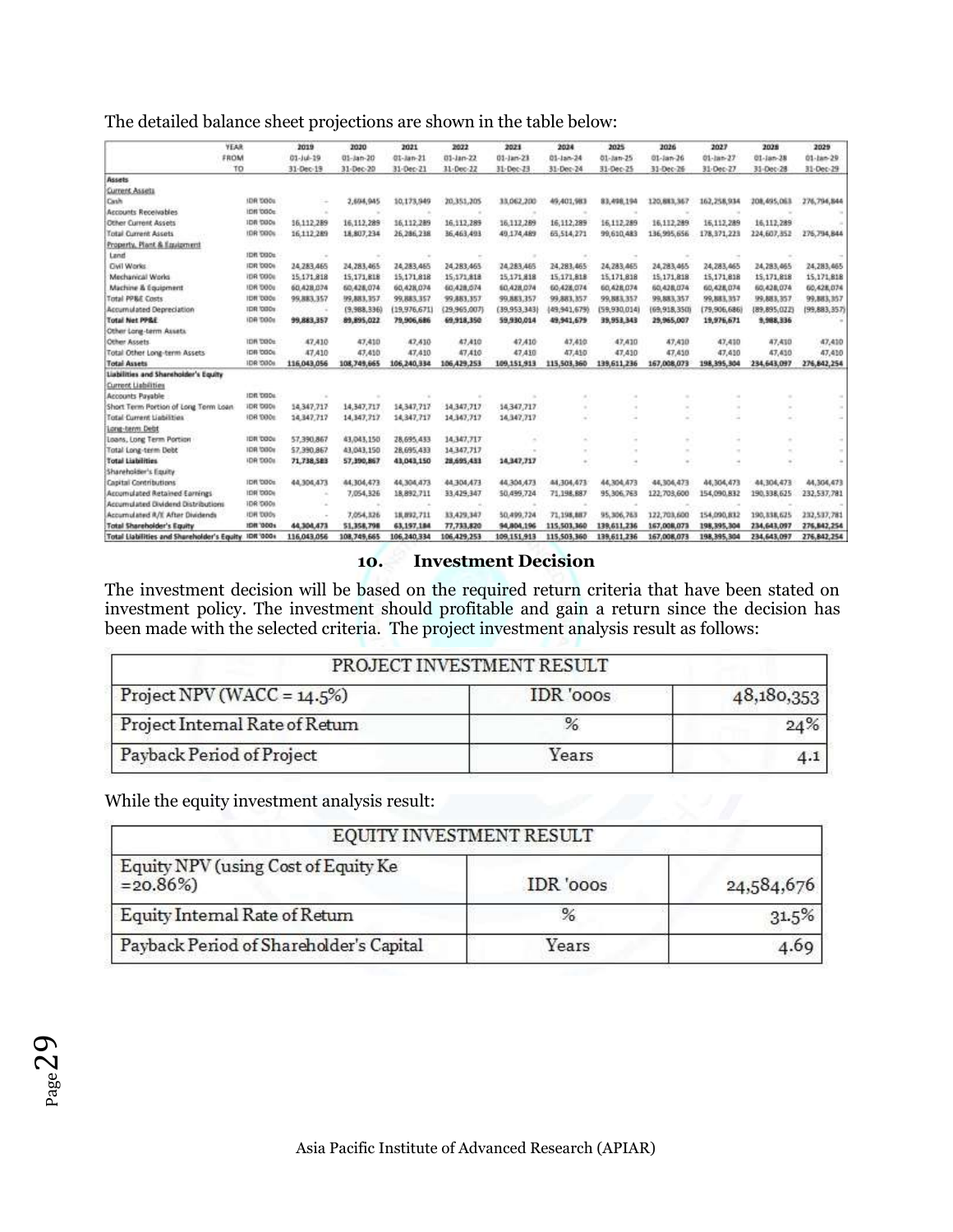#### **Conclusion**

The lacking supply of raw material impacted the company's financial performance. The low efficiency and productivity for limestone crusher was the major issue in the production process. The impact of these problems was the loss time production of cement and high operational cost because of high overtime cost, purchase clinker and bulk cement from competitors, high power consumption and others.

To solve this problem, the company intends to purchase the new crushing plant to increase limestone production. According to the result of data analysis in the previous chapter, the conclusion is the crushing plant investment project is the potential project to solve the company's problem. The investment performance shows the positive NPV and high rate return. The total investment is around 116 Billion IDR with the capital structure 62% for debt portion and 38% for the equity portion, the project 24% with the payback period four years one month, while the investment performance to the equity shows a higher rate return with IRR 31.5%, with a payback period four years six months.





 $Page30$